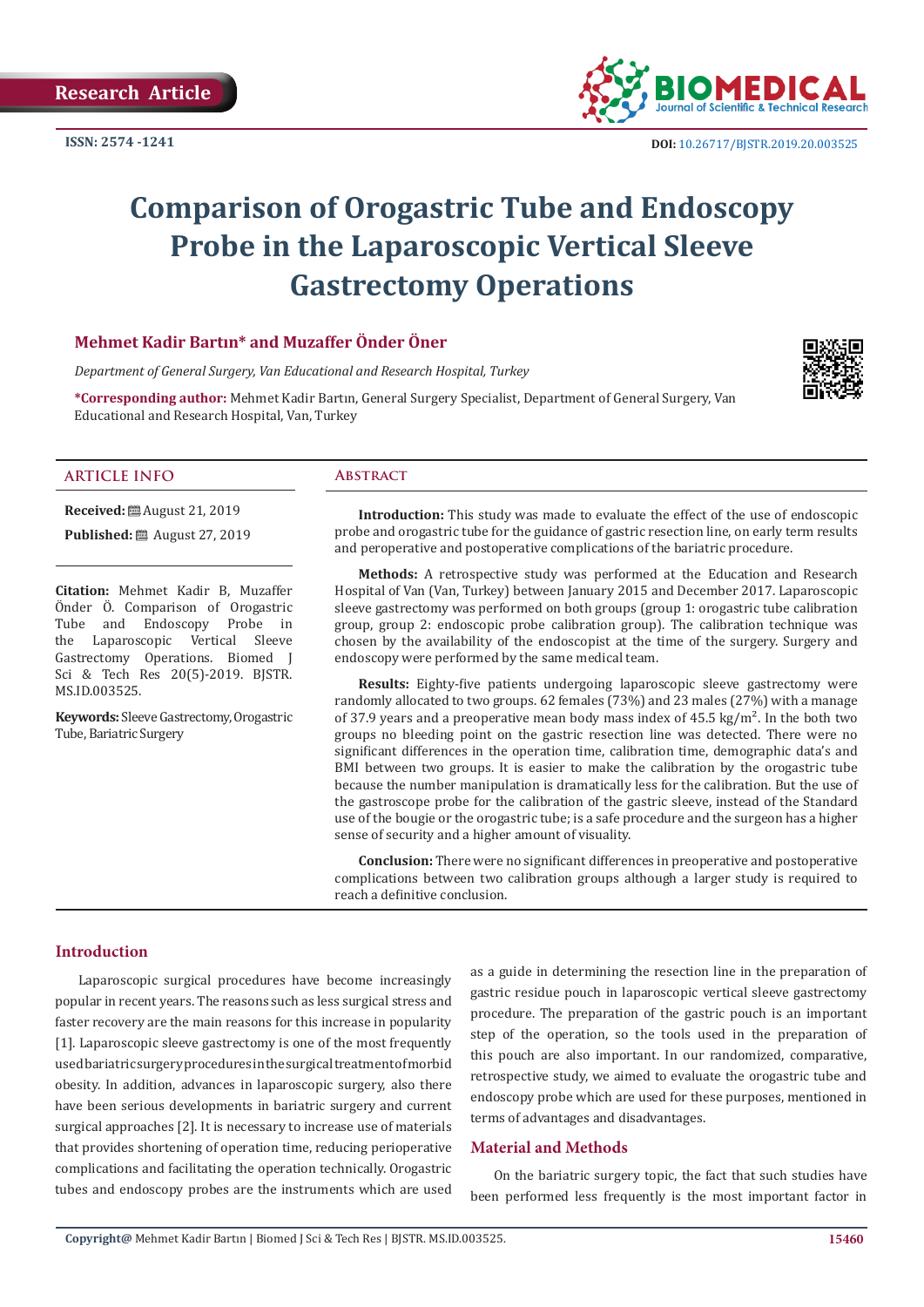determining the power analysis of the study in terms of sample size. Between January 2015 and December 2017; A total of 85 patients with body mass index greater than 40 or with a body mass index greater than 35 and with at least one comorbid disease were included in the study randomly. Patients with esophagus or stomach disease, who have a history of previous operations, patients who were evaluated as difficult intubation after anesthesia consultation were excluded from the study. The surgeons and the surgical team participated in more than 50 operations using both the orogastric tube and the gastroscope probe before the evaluations began. All operations were performed by the same surgical team. In this study, Visigi 3D® 40 Fr. Tube was used as orogastric probe and Fujinon EG600® 36 Fr. as the gastroscope probe. Standard laparoscopic vertical sleeve gastrectomy procedure was performed in both groups. The orogastric tube in 43 patients in group 1, and the gastroscopy probe in 42 patients in group 2 were used for calibration determining of gastric resection line. Age, gender, height, weight and body mass index of the patients were recorded. The time of placement of the calibration equipment which is used for the determination of the gastric resection line, the total operation time, and the amount of bleeding in the gastric resection line were carefully monitored and recorded. Materials used to calibrate the gastric resection line were performed when patients were in Trendelenburg position. While the surgeon who did not join the operation advanced the gastroscope probe, the orogastric tube was advanced by the anesthetist along the small curvature of the stomach. The basis of our study; The measurement of the insertion times of the instruments used for the stomach calibration into the esophagus from the mouth to the stomach and finally to the distal part of the pylorus. The measurements were started with advancing of the calibration tube or probe from mouth to the esophagus by the anesthetist or endoscopist and finished with instrument's passing the vehicle from the pylorus to the duodenum. In all operations; before the insertion of calibration instrument into the stomach, the stomach lumen was evacuated by using a nasogastric catheter and the stomach was done completely empty. The manipulation and maneuver numbers which were done for positioning of calibration instrument were also recorded. Orogastric tube or gastroscope probe was passed through the pylorus and inserted duodenum by the surgeon visually. The amount of bleeding in the resection line is; calculated by measuring the amount of blood aspirated from the intra-abdominal cavity.

#### **Statistical Analysis**

Statistical analysis; The ready-to-use statistics program for Windows10® was made using SPSS® version 19. Data were analyzed using student t test (Mann Whitney U test and chi-square test used for comparison of qualitative values). P values less than 0.05 were considered statistically significant.

### **Results**

Results from 85 patients included in the study were analyzed. Group 1; 43 patients with orogastric tube, group 2; that is, 42 patients with gastroscopy probe were randomized. Forty-three patients with orogastric tube were randomized as Group 1, 42 patients with gastroscopy probe were randomized as Group 2. Among the groups; There was no significant difference in terms of age, gender, height, weight and body mass index (Table 1).

|                                                 | Orogastric<br><b>Tube</b> | Gastroscopy<br>Probe | P Value  |  |
|-------------------------------------------------|---------------------------|----------------------|----------|--|
| Age                                             | $38.2 \pm 8.9$            | $37.7 \pm 11.0$      | p > 0.05 |  |
| Gender                                          | 43                        | 42                   |          |  |
| Male                                            | 9                         | 14                   | p > 0.05 |  |
| Female                                          | 34                        | 28                   | p > 0.05 |  |
| Height(cm)                                      | $164.9 \pm 6.8$           | $166.0\pm8.3$        | p > 0.05 |  |
| Weight (kg)                                     | $125.3 \pm 16.3$          | $129.3 \pm 19.3$     | p > 0.05 |  |
| BMI $\left(\frac{\text{kg}}{\text{m}^2}\right)$ | $45.8 \pm 5.9$            | $45.2 \pm 6.5$       | p > 0.05 |  |

**Table 1:** Distribution of demographic data and BMI by groups.

When intraoperative data are evaluated; Positioning times to the calibration device, in orogastric tube inserted group;  $7.5 \pm 2$  $\min$ ,  $9 \pm 1.5$  minutes in the group using gastroscopy probe; and was similar in both groups ( $p = 0.15$ ). In terms of total operation time, group 1 was recorded as  $55.1 \pm 12.3$  min and in group 2 as 61.5 ± 15 min. Although there was no statistically significant difference between the groups ( $p = 0.06$ ), the total operation time was shorter in cases with orogastric tube group 1. The bleeding levels were 110  $\pm$  195 mL in the orogastric tube group and 102.5  $\pm$  70 mL in the gastroscopy probe group were recorded and they were similar in both groups ( $p = 0.81$ ) (Table 2).

**Table 2:** Comparison of the groups for durations, manipulation numbers and bleeding amounts.

|                                    | Gastroscopy<br>Probe | Orogastric<br><b>Tube</b> | P Value |
|------------------------------------|----------------------|---------------------------|---------|
| Positioning Time(min)              | $9 + 1.5$            | $7.5 \pm 2$               | 0.15    |
| Total Operation Time(min)          | $61.5 \pm 15$        | $55.1 \pm 12.3$           | 0.06    |
| Avarage Number of<br>Manipulations | 8.1                  | 3.6                       | 0.001   |
| Bleeding (ml)                      | $102.5 \pm 70$       | $110+195$                 | 0.81    |

The number of manipulations to the calibration equipment was also recorded. The average number of manipulations for positioning orogastric tube in duodenum recorded 3.6, and the number of using FUJINON® gastroscope probe for same insertion was 8.1. It was determined that the number of manipulations for placing the orogastric tube in the correct position was significantly less and more comfortable position could be given  $(p = 0.001)$  (Figure 1).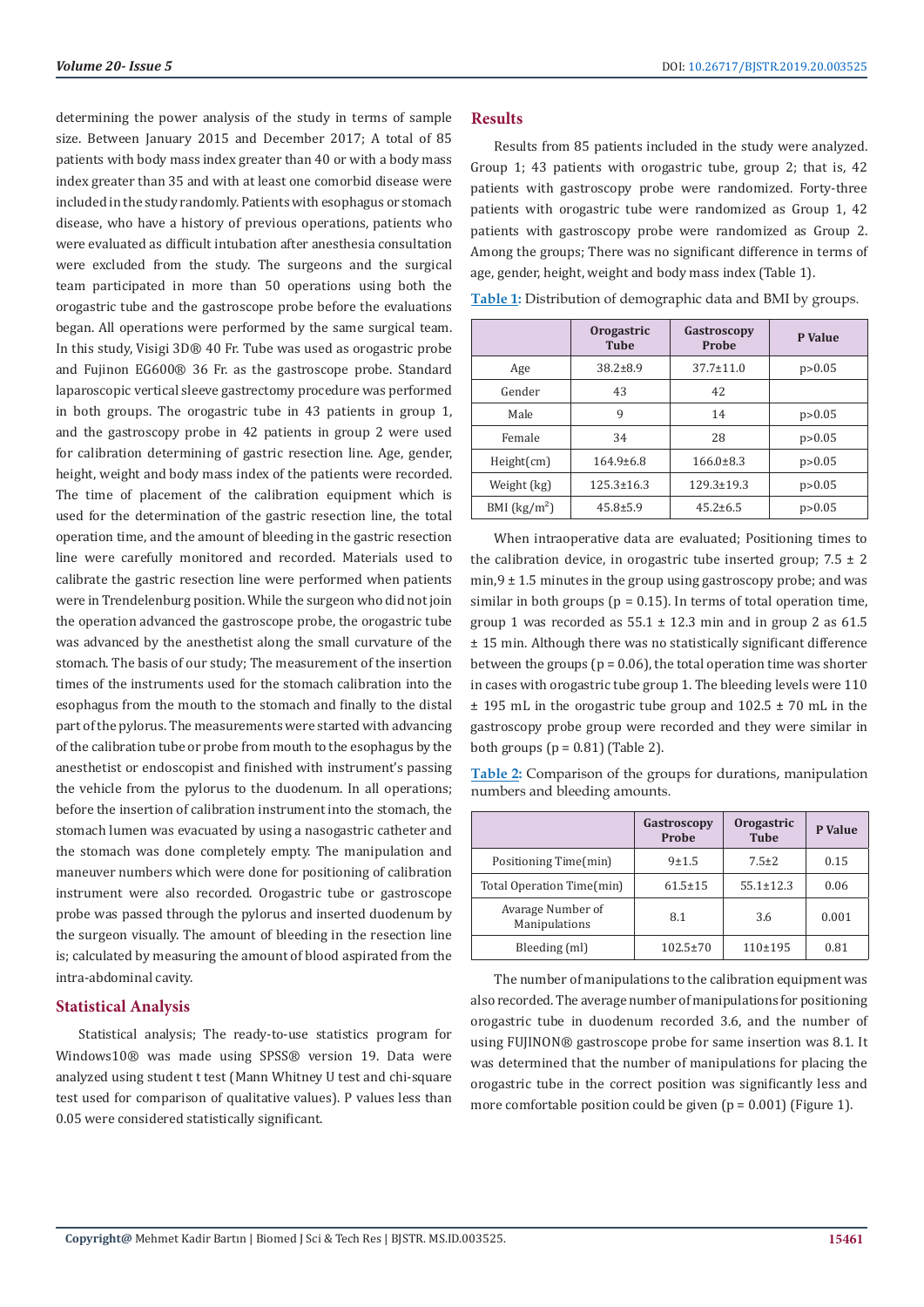

#### **Discussion**

According to many surgeons; When applying laparoscopic sleeve gastrectomy procedure, it is important to note that the gastric volume should not be too narrowed while the stomach volume should be reduced sufficiently [3]. This is because at the beginning of the most frequently observed complications are clinically symptomatic strictures (1%) in the six-week postoperative period [4]. The incisura angularis area has the highest potential for stenosis in the stomach lumen [5]. The lateral symmetrical traction of this region prevents 75% constriction, whereas the development of stenosis after resection with a calibration tool of the same area can be prevented by 82% [5]. The most effective treatment after stenosis is considered to be roux-y gastric bypass [4]. Villalonga and colleagues confirmed that both the endoscopy probe and the VISIGI 3D® orogastric tube were able to aspirate the lumen of the stomach and allow lateral traction to be more comfortable as similar as the present study. Thus, it was concluded that the incidence of dysphagia and related malnutrition decreased significantly in the postoperative period [4]. In 2008, Frezza et al. Performed an endoscopic guided laparoscopic vertical sleeve gastrectomy procedure in 20 patients and completed this procedure without any complication [6]. A similar study was carried out by Kockerling and Schug Pass in 38 patients in 2010 and achieved almost the same results as the Frezzan [7]. Because of the fact that the endoscopy probe can be manipulated in all directions from the calibration tools used, we have seen that the orogastric tube has a statistically significant advantage in terms of the number of manipulations in positioning. Because the orogastric tube did not lose its position easily once after passing the pylorus due to the inclination of the small curvature anatomy of the stomach. However, when the total calibration times and operating times are examined; The difference between group 1 and group 2 was not statistically significant.

One of the most feared complications that may occur during calibration is laparoscopic sleeve gastrectomy; iatrogenic perforations that may occur in the lumen of the stomach or esophagus [8]. In our study, no perforation occurred in both groups. The distal portion of the VISIGI 3D® orogastric tube is made softer to reduce the risk of perforation. The gastroscopy probe has a much more rigid structure. Therefore, the potential of the orogastric tube to cause perforation is thought to be much lower [8]. A perforation, especially in the esophagus, can lead to mediastinitis and so lifethreatening clinical conditions [9]. In addition, in the resection section of the laparoscopic sleeve gastrectomy procedure, the spark plug, intraluminal heat probes and orogastric tubes can be transected with the stapler device. Many cases are mentioned in the literature regarding this complication [10]. There is no possibility of transecting the endoscope probe with stapler. Accidental transection of these tubes significantly increases morbidity, mortality and operation time [10]. Regarding to this complication, Dr. Üstün posted a masterful video. Repair of the transected gastric wall with primary sutures and repair of technical facilities with robotic surgery are recommended by him [11].

# **Conclusion**

As a result of our study we have seen; One of the effective surgical methods of morbid obesity is laparoscopic vertical sleeve gastrectomy. Both orogastric tubes and endoscopy probes used for calibration in the gastric pouch preparation phase in the laparoscopic sleeve gastrectomy procedure are shorten the operation time. While there was no significant difference between the application times of these 2 calibration tools, we found that the orogastric tube could be placed more easily by requiring less manipulation due to its structure. However, we believe that the endoscopy probe is safer than orogastric tube because of having no possibility of transection. And we think that these 2 calibration tools can be used effectively in these procedures.

# **Conflict of Interest**

All authors read and approved the final manuscript. Also, the authors declare that they have no conflicts of interest.